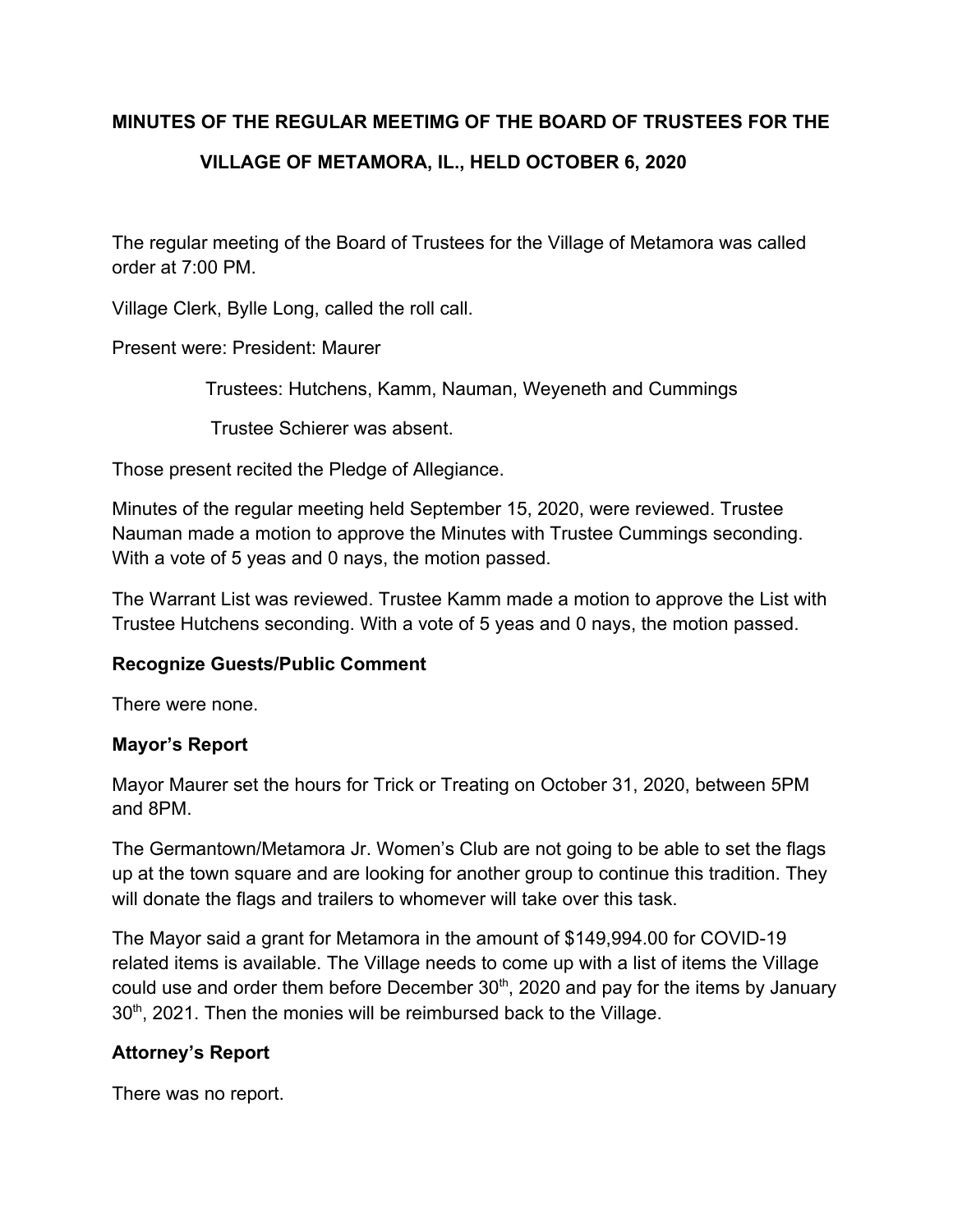## **Engineer's Report**

There was no report.

## **Treasurer's Report**

Treasurer Garber gave the following report:

CASH BALANCES

Cash balances as of August 31, 2020 increased \$64,739 a 1.18% increase from July 31, 2020.

MAJOR RECEIPTS

| State of Illinois - Taxes     |                                      | \$96,219 |
|-------------------------------|--------------------------------------|----------|
|                               | State of Illinois - Motor Fuel Taxes | \$50,688 |
| <b>MAJOR DISBURSEMENTS</b>    |                                      |          |
| Ameren                        |                                      | \$16,222 |
| <b>Blue Cross/Blue Shield</b> |                                      | \$14,671 |
| <b>DCEO</b>                   |                                      | \$18,490 |

## INVESTMENTS

Funds were invested during the month of August in the Money Market at Commerce Bank earning interest at a rate of .05%. The Goodfield State Bank Money Market earned interest a rate of .15% on the balance as of August 31<sup>st</sup>. The Goodfield State Bank Insured Cash Sweep Account earned interest at a rate of .5% on the balance as of August 31<sup>st</sup>. The 36 Month CD matured at the Goodfield State Bank on August 17<sup>th</sup> earning interest for the quarter at 1.49% and renewed with Goodfield State Bank with an interest rate of .399%. The 24 Month CDARS CD matured on August 20<sup>th</sup> earning interest for the quarter at 2.35% and was reinvested in a new 24 Month CD with Goodfield State Bank at an interest rate of .648%.

#### **Public Works Dept.**

Trustee Nauman made a motion to approve a permit for an outbuilding at 411 Coal Bank Road. Trustee Weyeneth seconded the motion and with a vote of 5 yeas and 0 nay, the motion was approved.